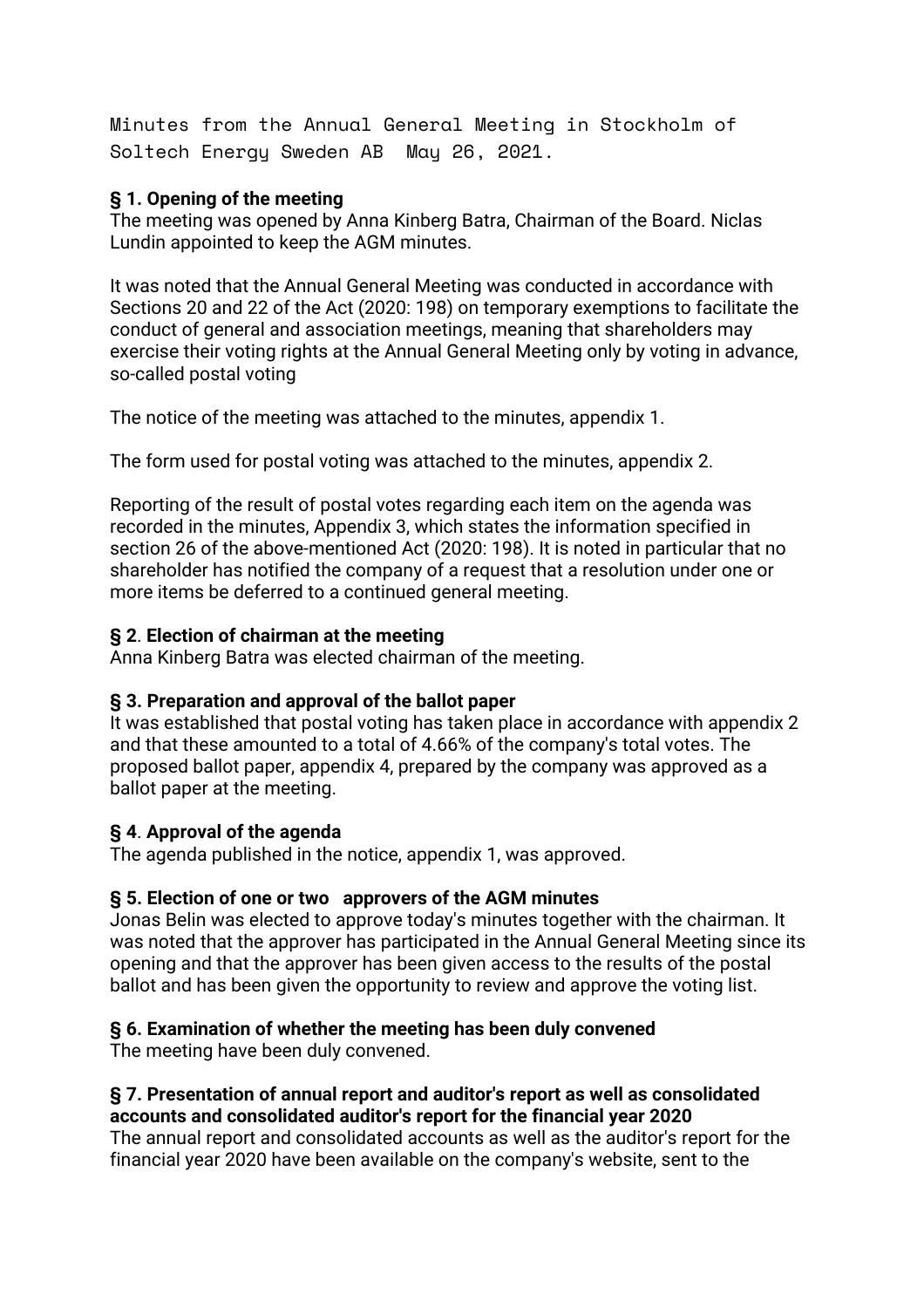shareholders who so requested and also kept available in printed format at the company.

The annual report, consolidated accounts and auditor's report were found to have been submitted in the proper order.

### **§ 8. Decision**

- i. The AGM resolved to approve the 2020 income statement and balance sheet for the company as well as the consolidated income statement and consolidated balance sheet in accordance with the auditor's approval
- ii. The AGM resolved to dispose of the company's results in accordance with the Board's proposal in the Board of Directors' report, meaning that no dividend will be paid to the shareholders, and that amounts available to the AGM will be transferred to a new account.
- iii. The AGM resolved to grant the members of the Board of Directors and the President discharge from liability in the management of the company's affairs during the financial year 2020 in accordance with the auditor's approval

## **§ 9. Determination of the number of board members**

The AGM resolved that the Board shall consist of six members without deputies.

## **§ 10. Decision on remuneration to the board**

The AGM resolved that fees to the Chairman of the Board shall be SEK 400,000 and to other members SEK 200,000 each. The AGM resolved that fees to members of established committees shall be paid at SEK 40,000 per person and committee. A member who is reimbursed by the company due to employment shall not, however, receive board fees, either in the parent company or subsidiaries.

### **§ 11. Determination of auditors' fees**

The AGM resolved that fees to the auditors shall be paid for work performed in accordance with approved invoices.

# **§ 12**. **Election of board**

For the time being, until the next Annual General Meeting, the Board members Anna Kinberg Batra, Göran Starkebo, Stefan Ölander, Hellen Wohlin Lidgard, Jimmie Wiklund and Mats Holmfeldt were elected.

### **§ 13. Election of Chairman of the Board**

The AGM elected Anna Kinberg Batra as Chairman of the Board for the period until the end of the next AGM.

# **§ 14. Election of auditor**

The AGM elected the auditing company PricewaterhouseCoopers i Sverige AB ("PWC") as auditor until the end of the Annual General Meeting in 2022. It was noted that PWC has announced that Claes Sjödin will be the principal auditor.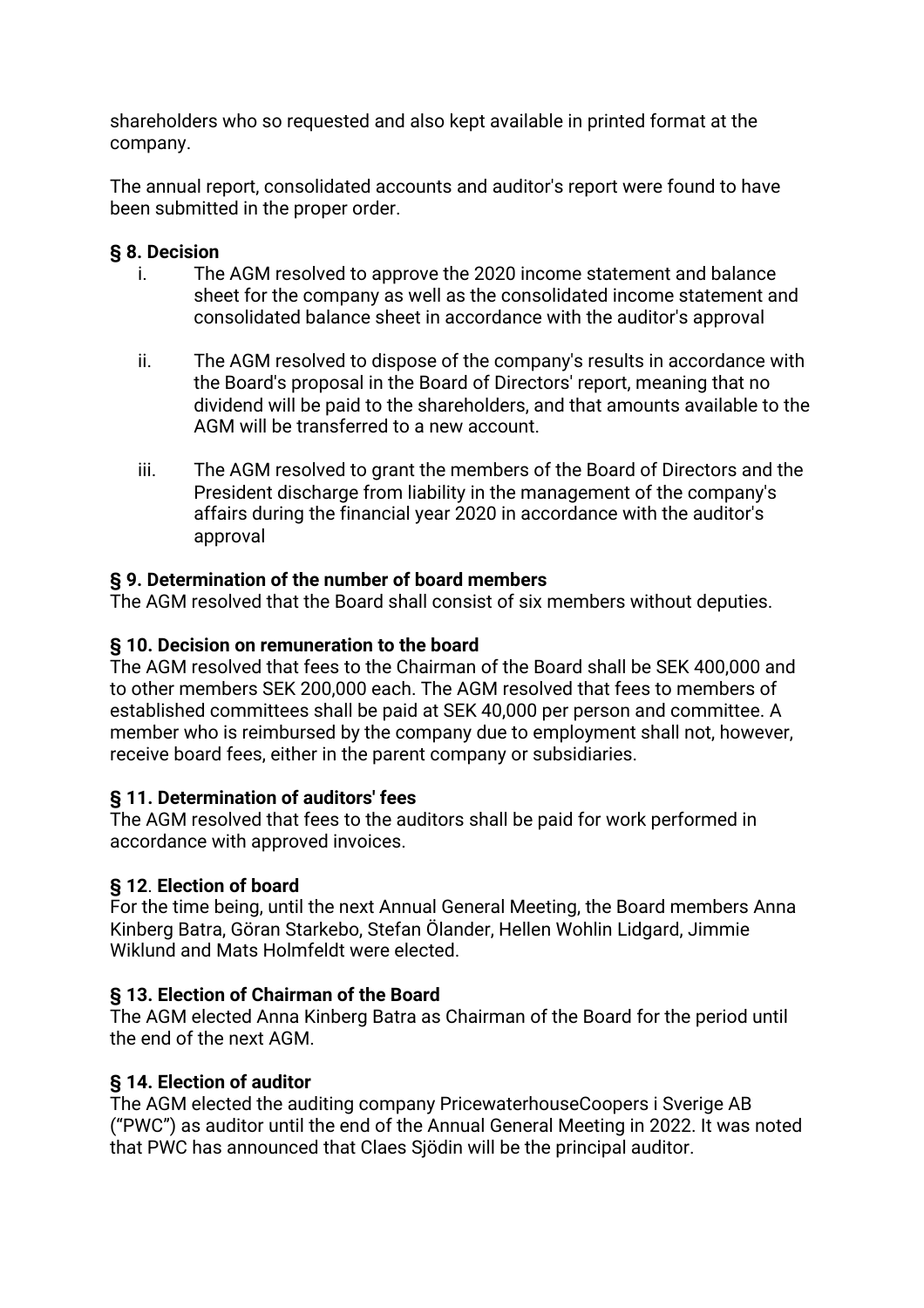#### **§ 15. Decision on the establishment of a nomination committee**

The AGM resolved to adopt the proposed guidelines, appendix 5.

#### **§ 16. Resolution on amendment of the Articles of Association**

The AGM resolved that the limit for the company's share capital (§4 of the Articles of Association) be changed from a minimum of SEK 1,000,000 and a maximum of SEK 4,000,000 to a minimum of SEK 2,000,000 and a maximum of SEK 6,000,000.

The AGM resolved that the limits for the company's number of shares (§ 5 of the Articles of Association) be changed from a minimum of 20,000,000 and a maximum of 80,000,000 to a minimum of 40,000,000 and a maximum of 120,000,000.

The AGM resolved that the company name be changed from SolTech Energy Sweden AB (§ 1 of the Articles of Association) to Soltech Energy Sweden AB.

The meeting resolved that the summons taking place must be announced in Svenska Dagbladet (§ 8 of the Articles of Association) is changed to that notice must be announced in the nationwide daily newspaper Dagens Industri.

The AGM resolved to supplement the AGM agenda (§ 10 of the Articles of Association). This shall also include Election of the Chairman of the Board and Decisions on Nomination Committee principles

The amended Articles of Association are set out in full in appendix 6.

# **§ 17. Resolution authorizing the Board to issue shares, convertibles and warrants**

The AGM resolved to adopt the authorization in accordance with the proposal submitted by the Board, Appendix 7.

#### **§ 18. Any other decisions**

No other proposals for decisions had been submitted.

#### **§ 19. Closing of the Meeting**

The meeting ended.

Stockholm, May 26, 2021

**Adjusted** 

Niclas Lundin Jonas Belin **Minutes** 

Anna Kinberg Batra Chairman of the Board